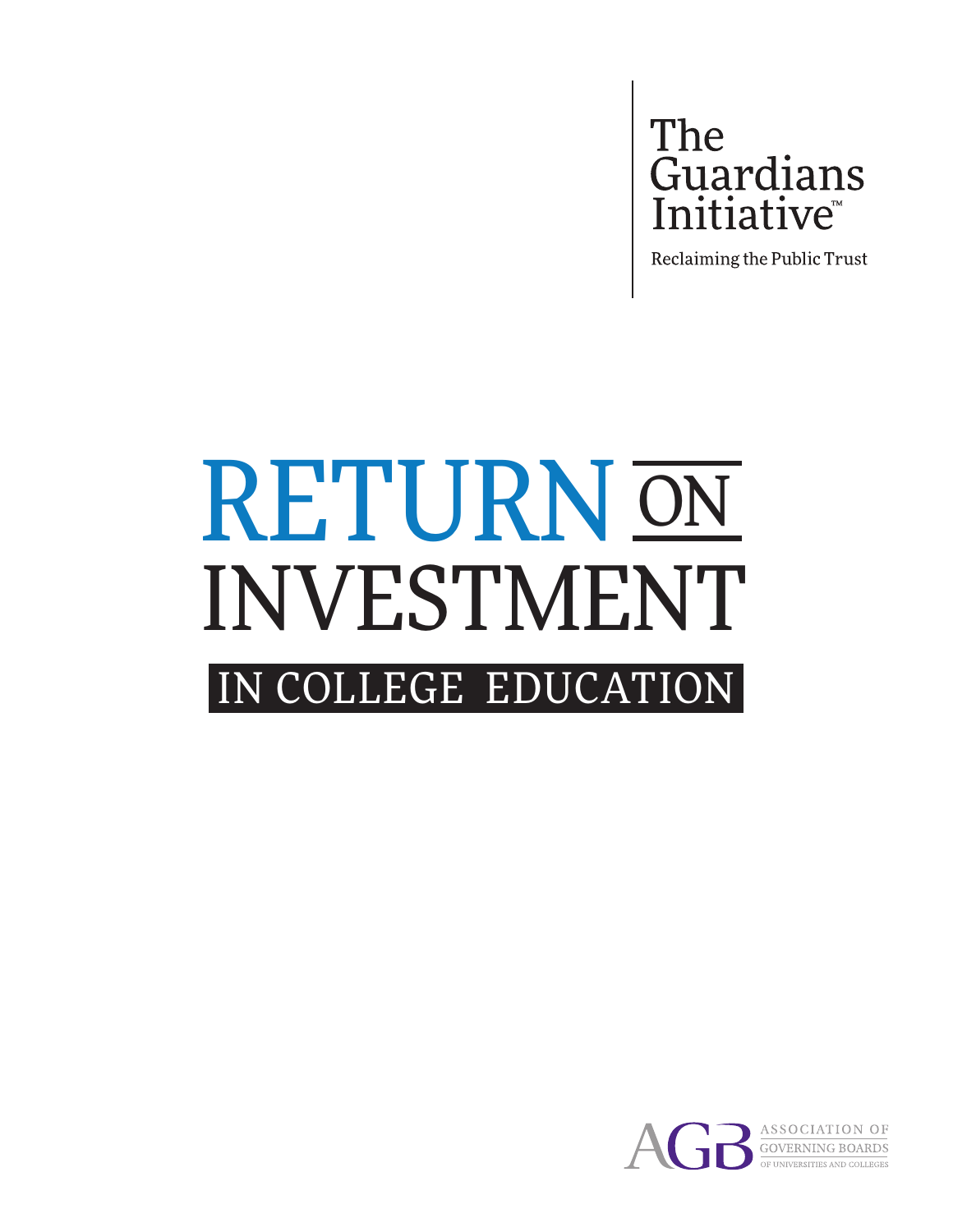#### ABOUT AGB

Since 1921, the Association of Governing Boards of Universities and Colleges (AGB) has had one mission: to strengthen and protect this country's unique form of institutional governance through its research, services, and advocacy. Serving more than 1,300 member boards, 1,900 institutions, and 40,000 individuals, AGB is the only national organization providing university and college presidents, board chairs, trustees, and board professionals of both public and private institutions and institutionally related foundations with resources that enhance their effectiveness.



© 2017 by Association of Governing Boards of Universities and Colleges

The Guardians Initiative: Reclaiming the Public Trust™

#### ACKNOWLEDGMENTS

AGB is grateful to the Carnegie Corporation of New York and the Andrew W. Mellon Foundation for their support of this series of Guardians Initiative informational briefings.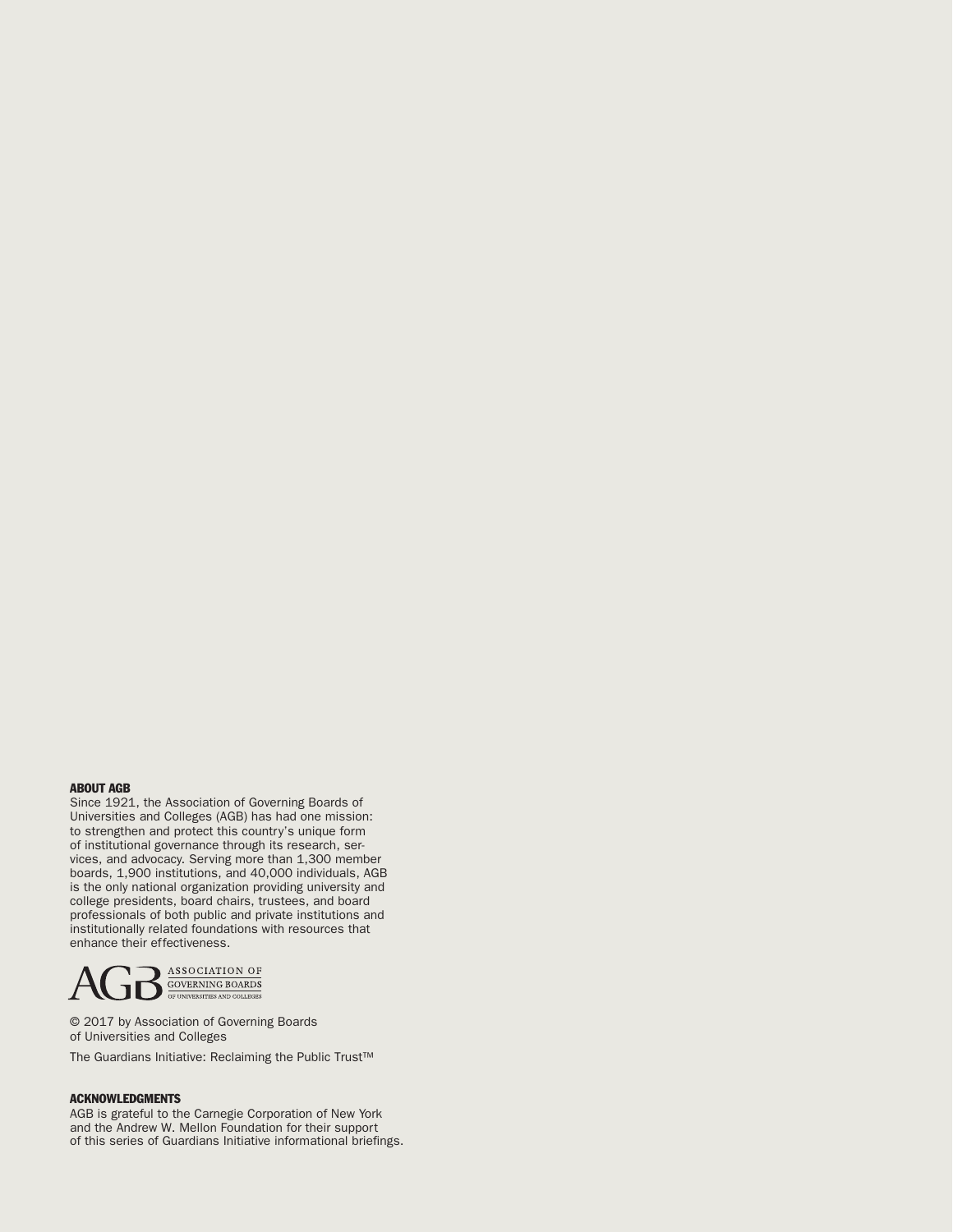

Reclaiming the Public Trust

# What is the return on investment (ROI) in college education?

Students, parents, governments, and private donors invest in college because they believe the results justify the investment. Are they right? Here we address whether the belief that college education generates a major ROI is valid, or instead is dubious or a myth. We consider that question in light of historical precedent and contemporary evidence.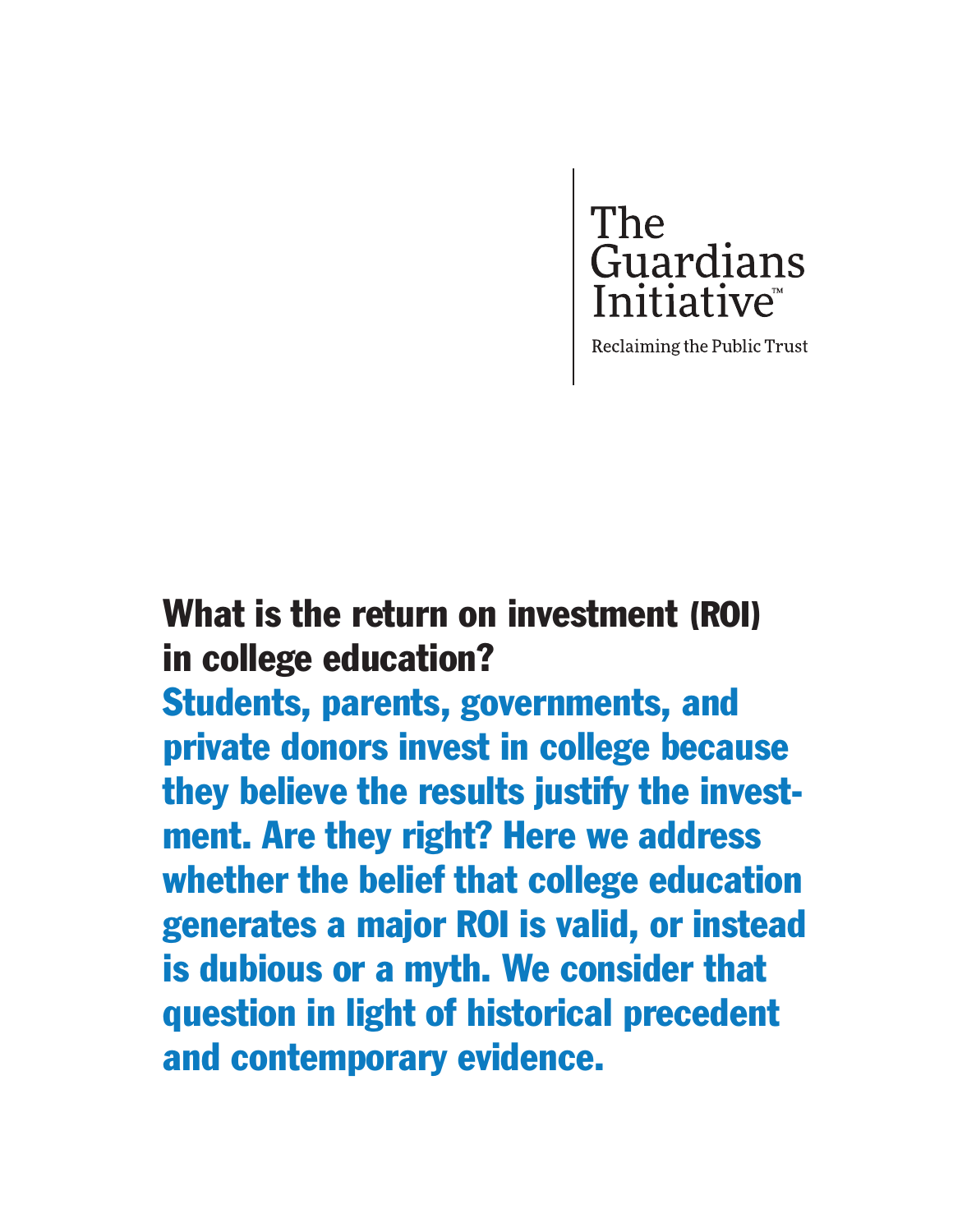

# The principle that college confers outstanding value is deeply rooted in American history.

Since colonial times and through the 19th and 20th centuries, government policymakers and educators have held that the benefits to society of college education are formidable and have pointed to dramatic examples such as the consequences of the Servicemen's Readjustment Act of 1944, also known as the GI Bill. In recent decades, however, massively increased undergraduate enrollments and college costs have been accompanied by skepticism in some quarters about the ROI in college, as well as by declines in state support for public higher education as state governments grapple with competing public priorities.

## Evaluation of college ROI involves consideration of economic as well as noneconomic benefits to the public and the student.

As we show, public benefits derived from college attendance are substantially enmeshed with benefits to the individual student, and some of the benefits are quantifiable while others are not. No mathematical formula is sufficient for analysis of college ROI.

## Powerful evidence today shows that college provides a robust positive return on public and individual investment.

The payoff for students and the public accrues most dramatically when students earn college degrees. For example, college graduates

- make more money than others and pay more taxes;
- are more likely to be employed, hold more prestigious jobs, move up financially, and be entrepreneurs;
- are less likely to need public aid;
- are likely to be healthier than others and to have lower health care costs;
- are more likely to volunteer, vote, be civic leaders, and give larger amounts to charity; and
- report higher levels of personal and job satisfaction.

#### A college education enables students to think clearly, adapt better to change, and learn communication skills required for thriving in a democracy and the global economy.

College fosters lifelong productive habits of mind and capacities to flourish. These benefits inure to the public. Too, higher education institutions are major employers, conduct path-breaking research, and support and populate arts and other organizations that enrich community life.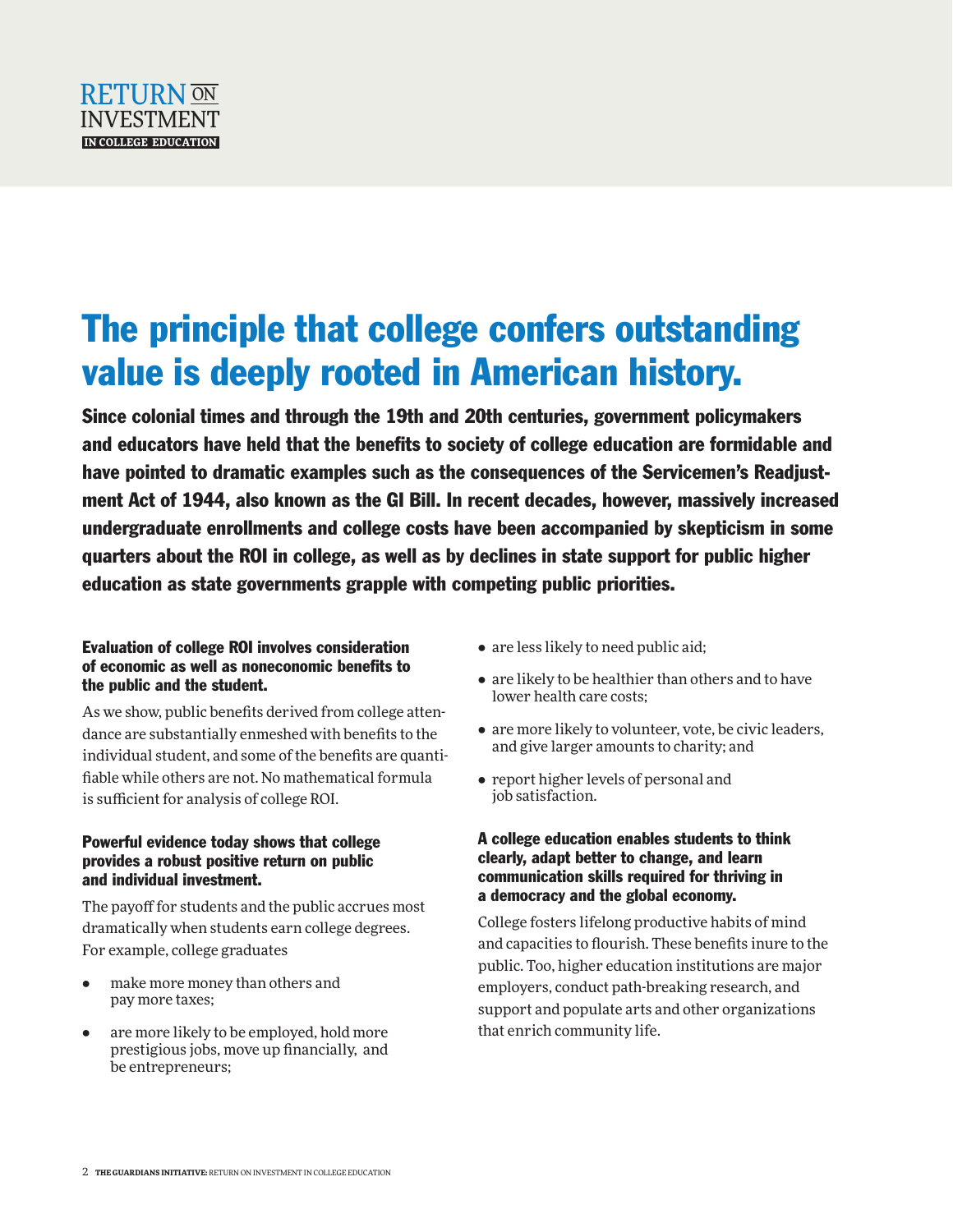# Why Measure ROI?

College ROI should be analyzed because ROI is the ultimate gauge of value. Public confidence in, and support for, colleges and universities depends on the public's understanding of the ROI those institutions generate for students and society at large. Unless confident that college is a worthy investment, the public won't support sufficient taxpayer funding of colleges and universities or student aid. Governments, foundations, corporations, and individual donors are likely to reduce or withdraw support if they believe the investment is more needed elsewhere.

# Calculating College ROI

By college ROI, we mean the sum of all economic and noneconomic net benefits that accrue to the student and society at large, measured against investment by the student, government, and other contributors.

For the student, investment in college entails direct and indirect costs. Direct costs include amounts paid for tuition and fees, plus expenses such as room and board, books, and transportation. College attendance often requires students to delay entry into the full-time workforce. Their foregone earnings are indirect costs.

Across the sector, American higher education receives massive investment. In 2013, government provided \$157.5 billion in federal (\$75.6 billion), state (\$72.7 billion), and local (\$9.2 billion) funds.<sup>1</sup> Federal funds include Pell Grants and other student aid, research grants, and veterans' education benefits, among other programs. State funds include student aid, research grants, agricultural and medical education appropriations, and general appropriations.

In addition to public funding, higher education receives significant voluntary support from private groups and individuals. In 2016, this included contributions from foundations (\$12.45 billion), corporations (\$6.6 billion), nonprofit organizations (\$4.5 billion), alumni (\$9.93 billion), and non-alumni individuals (\$7.52 billion).2 These public and private dollars represent investments made on behalf of everyone in the country. Total undergraduate tuition, room, and board payments to US higher education institutions exceed \$420 billion annually.<sup>3</sup>

One way to assess college ROI is to consider a certain financial investment and appraise the resulting benefits to students and the public. The 1944 GI Bill provides a striking example. The GI Bill supported the education of more than 2.2 million World War II veterans at two- and four-year colleges and universities.<sup>4</sup> By 1947, veterans accounted for half of all college admissions.5 Those "maturing, purposeful, and hardworking" students became engineers, schoolteachers, accountants, doctors, scientists, and clergy members;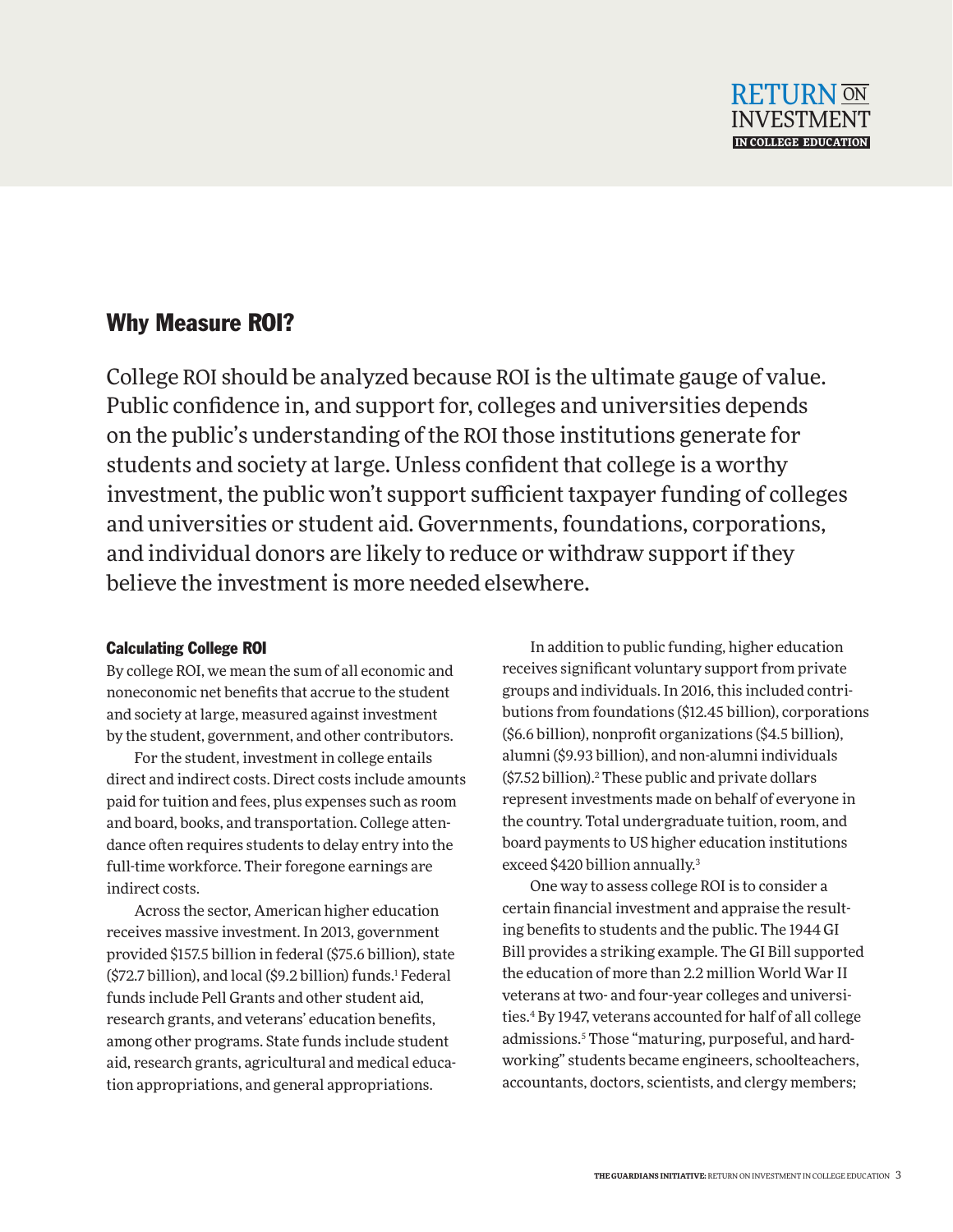# RETURN ON INVESTMENT **IN COLLEGE EDUCATION**

joined a blossoming "educated and industrious" middle class; and, as taxpayers, helped fund public projects and services for decades thereafter.<sup>6</sup>

The GI Bill gave access to higher education and entry into the middle class for many members of previously underrepresented groups—immigrants, Catholics, and Jews among them.7 The GI Bill funded the education of three US Supreme Court justices, three US presidents, a dozen US senators, 14 Nobel Prize winners, and countless entrepreneurs.8 By all accounts, the nation was abundantly rewarded and continues to reap the benefit of its investment in the education of its service members.

In the decades after enactment of the GI Bill, college enrollment increased dramatically. In 1940, 1.5 million students were enrolled in college.9 Today, 17.9 million are.<sup>10</sup> College enrollment is expected to rise to 19.8 million by 2025.<sup>11</sup> In 1940, fewer than 5 percent of the US population aged 25 years and older had a bachelor's degree.12 In 2016, 60 percent had completed at least some college, and 33 percent had a bachelor's degree or higher.13

Increased college enrollment and completion rates in recent decades are linked to a broadly held belief that college adds major value. In a 2011 survey, nearly all parents (94 percent) said they expect their child to attend college, and an overwhelming majority of college graduates (86 percent) reported that college was a good investment for them personally.<sup>14</sup> Many members of the public believe that increased access to college for previously underserved groups—including minorities, immigrants, and students with disabilities—adds intangible value, is promotive of basic societal goals, and warrants public investment. A diverse enrollment reflective of the larger population is believed to serve the changing needs of society in this era of high technology and globalization.<sup>15</sup>

Much of the available data on measurement of ROI compares college graduates to those with only a high school diploma. Accordingly, we focus here on the typical ROI for college graduates. Of course, many students enroll in college but don't earn a degree; evidence shows that those students and the public receive positive return.16 However, degree attainment provides the most value. For example, in 2015, the median earnings for college graduates aged 25 to 34 were 70 percent higher than the median for high school graduates, and the median earnings for associate's degree holders were 20 percent higher than those with some college but no degree.<sup>17</sup>

In recent years, the cost of college has increased substantially. In constant dollars, the average annual published price of tuition and fees at a private nonprofit four-year college increased from \$10,680 in 1976–77 to \$33,480 in 2016–17. Over the same period, the average annual published price for a public four-year college increased from \$2,600 to \$9,650. After scholarships and tax benefits are taken into consideration, increases in the net price students actually pay have been considerably smaller than the increases in published prices.18 Still, as the cost of college has risen, students, parents, and lawmakers have questioned whether the ROI remains real. The answer to that question must account for both the quantifiable (e.g., employment) and nonquantifiable (e.g., critical thinking skills) components of ROI. A reliable answer must also be factual, not mere partisan polemic on the role or impact of colleges and universities.

#### Historical Views of College ROI

Key American precedents speak to the deeply rooted belief that a college education generates major ROI. As Scott Cook and William Klay observe, George Washington, among other founders of the republic,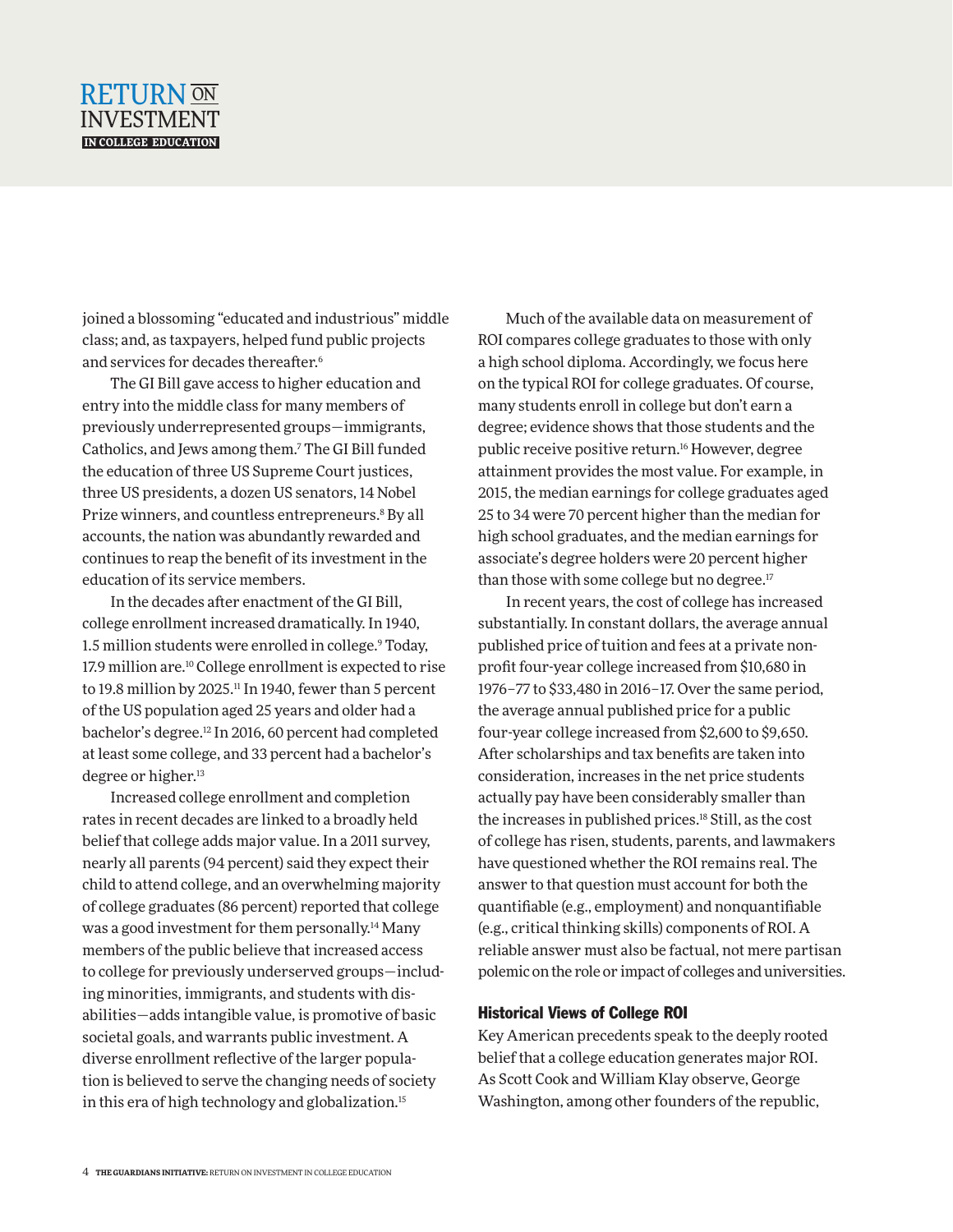

advocated a higher education system "that would utilize processes of socialization to enhance a sense of national community," and he pointed to the value of college in advancing what he called "the science of government."19 The earliest American colleges stressed in their founding documents the institutions' dual public and private purposes, and emphasized the role colleges would play in conferring public benefits, teaching civic virtues, and enabling students to thrive.

Yale University traces its roots to 1701 legislation that provided for a place where "Youth may be instructed in the Arts & Sciences who through the blessing of Almighty God may be fitted for Publick employment both in Church and Civil State."20 In 1736, the College

reflected the role higher education could play in solving public problems. In 1862 and 1890, Congress passed the Morrill Land Grant Acts, which assigned large plots of federal land to the states to create public universities that would "teach agricultural and mechanical arts, not excluding general sciences and classical studies." By providing practical education in the trades to local farmers, for example, the Morrill Acts "exemplified the ideal of the institution of higher learning as a solver of local problems and a servant of the people."24

In the 20th century, public investment in higher education vastly increased as access to college widened, including through the GI Bill and the establishment of robust community college systems in the 1950s.

Public benefits derived from college attendance are substantially enmeshed with benefits to the individual student, and some of the benefits are quantifiable while others are not. No mathematical formula is sufficient for analysis of college return on investment.

of William and Mary adopted a student code that forbade lying, cheating, and stealing.21 In 1749, Benjamin Franklin pressed for creation of a college today, the University of Pennsylvania—that, as Steven Morgan Friedman characterizes it, would teach both "knowledge of the arts and the practical skills necessary for making a living," so that students would be prepared "for lives of business and public service."<sup>22</sup> Thomas Jefferson, in founding the University of Virginia in 1819, wrote of his goal of training America's students in the "virtue and talents" necessary for leadership.<sup>23</sup>

During the 19th century, as the country grew in size and population, massive public investment Other federal investments were made in response to specific public needs. After the Soviet Union launched Sputnik, the first Earth-orbiting satellite, the National Defense Education Act of 1958 gave scholarships and loans to students enrolled in math, science, and foreign language programs. The Pell Grant Program, which began in 1972, gives need-based grants to relatively low-income students and remains a basic mechanism through which the federal government supports college attendance.

During and after the Great Recession of 2008–10, state spending declined and federal investment grew, driven largely by increases of the Pell Grant program.25 The State Higher Education Executive Officers Associa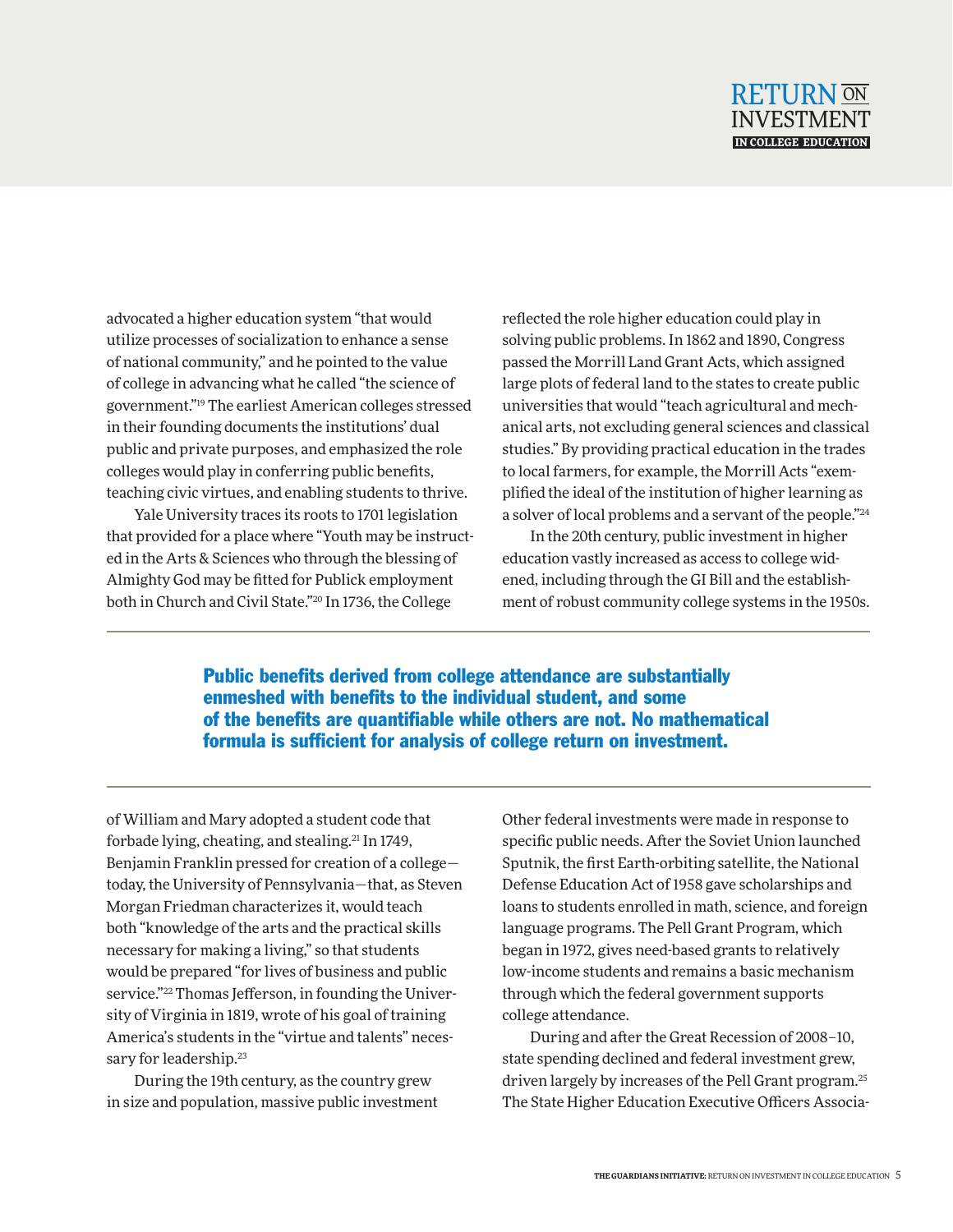When measuring college ROI, quantifiable costs and benefits to the student—especially as related to employment and earnings—are most often cited. Despite the regard that should be paid such statistics, quantifiable benefits of college education are not only financial, and the student is not the only beneficiary.

tion found that state and local governments contributed \$7,116 per full-time undergraduate student in 2016, a 12 percent decrease from 10 years ago, measured in constant adjusted dollars.26 In the past few years, some state support has returned. In 2016, for example, state appropriations increased in 33 states.<sup>27</sup>

#### Public and Private Benefits

The public benefits of college education substantially overlap the benefits to the student. When measuring college ROI, quantifiable costs and benefits to the student—especially as related to employment and earnings—are most often cited. Despite the regard that should be paid such statistics, quantifiable benefits of college education are not only financial, and the student is not the only beneficiary. Consider the following two among many examples.

First, college graduates who earn more income also pay more federal, state, and local taxes, which fund public projects and services for everyone not just fellow college graduates. In 2015, bachelor's degree recipients paid, on average, an estimated \$6,900 (91 percent) more annually in taxes than high school graduates. Those with associate's degrees paid 33 percent more than high school graduates, and individuals with some college but no degree paid 17 percent more.<sup>28</sup>

Second, college graduates produce private and public benefits that are no less real for being usually unmeasured in terms of economic or labor market effect. For example, 93 percent of college graduates report being in excellent, very good, or good health compared with 82 percent of those with only a high school diploma.29 College graduates are less likely to smoke.30 College graduates are more likely to exercise regularly compared with people with a high school diploma.31 College graduates are less likely to be obese.32 Individuals' health has broad social benefits because healthier citizens are more productive and reduce burdens on insurance, unreimbursed medical expenses, and other costs to taxpayers.<sup>33</sup>

## Contemporary Evidence of College ROI

We consider here several types of public and private benefits contemporary evidence shows are linked to college attendance.

Undergraduate education improves graduates' overall employment, financial, and other outcomes. College graduates are more likely than high school graduates to be employed (see fig. 1). In 2015, among adults aged 25 to 64, 83 percent of those with a bachelor's degree or higher were employed, compared with 68 percent of high school graduates and 72 percent of those with an associate's degree.34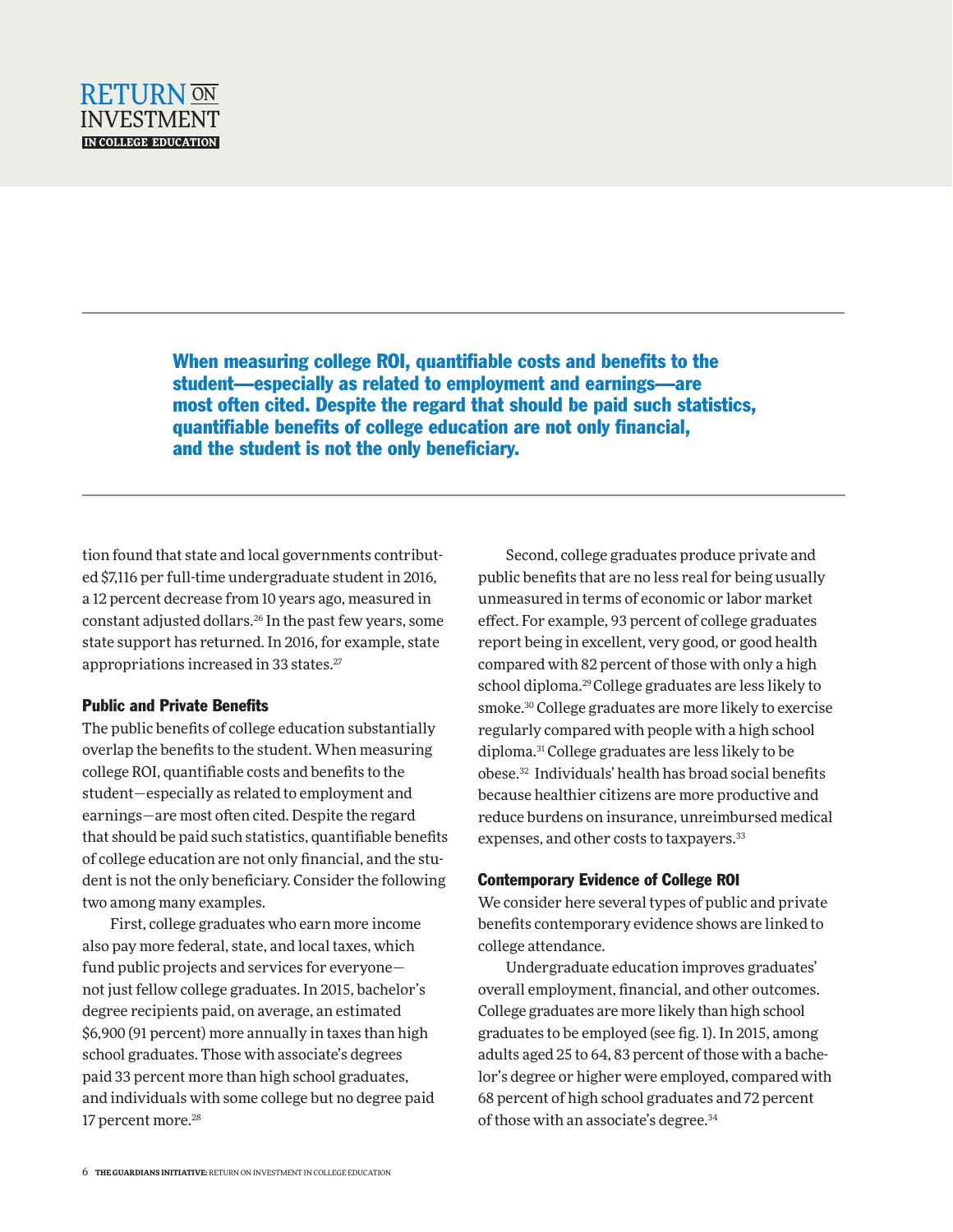



SOURCE: Adapted from Jennifer Ma, Matea Pender, and Meredith Welch, *Education Pays 2016:*

NOTE: Percentages may not sum to 100 because of rounding.

College graduates also have more job security and are better able to weather economic downturns.35 The unemployment rate for individuals aged 25 and older with at least a bachelor's degree has been consistently about half the rate for high school graduates. During the recent recession, the unemployment rate for bachelor's degree holders peaked at around 4.7 percent, compared with 10.3 percent for high school graduates and 14.9 percent for those with no high school diploma.<sup>36</sup> As the US economy continues to recover, 99 percent of the 11.6 million new jobs have gone to workers with at least some college education.37

On average, college graduates make more money than those with less education (see fig. 2). In 2015, the median annual earnings of bachelor's degree recipients working full time were 67 percent higher than those of high school graduates.<sup>38</sup> The "wage premium" continues to increase: From 2000 to 2016, the wages of college graduates grew by 6.9 percent in inflationadjusted dollars, while the wages of those with only a high school diploma increased by just 0.9 percent.<sup>39</sup> On average, a college student who enrolls at age 18 and graduates in four years can expect to earn by age 34—that is, within 12 years of graduation—enough to

The Benefits of Higher Education for Individuals and Society (New York City: College Board, 2016), 28, fig. 2.11.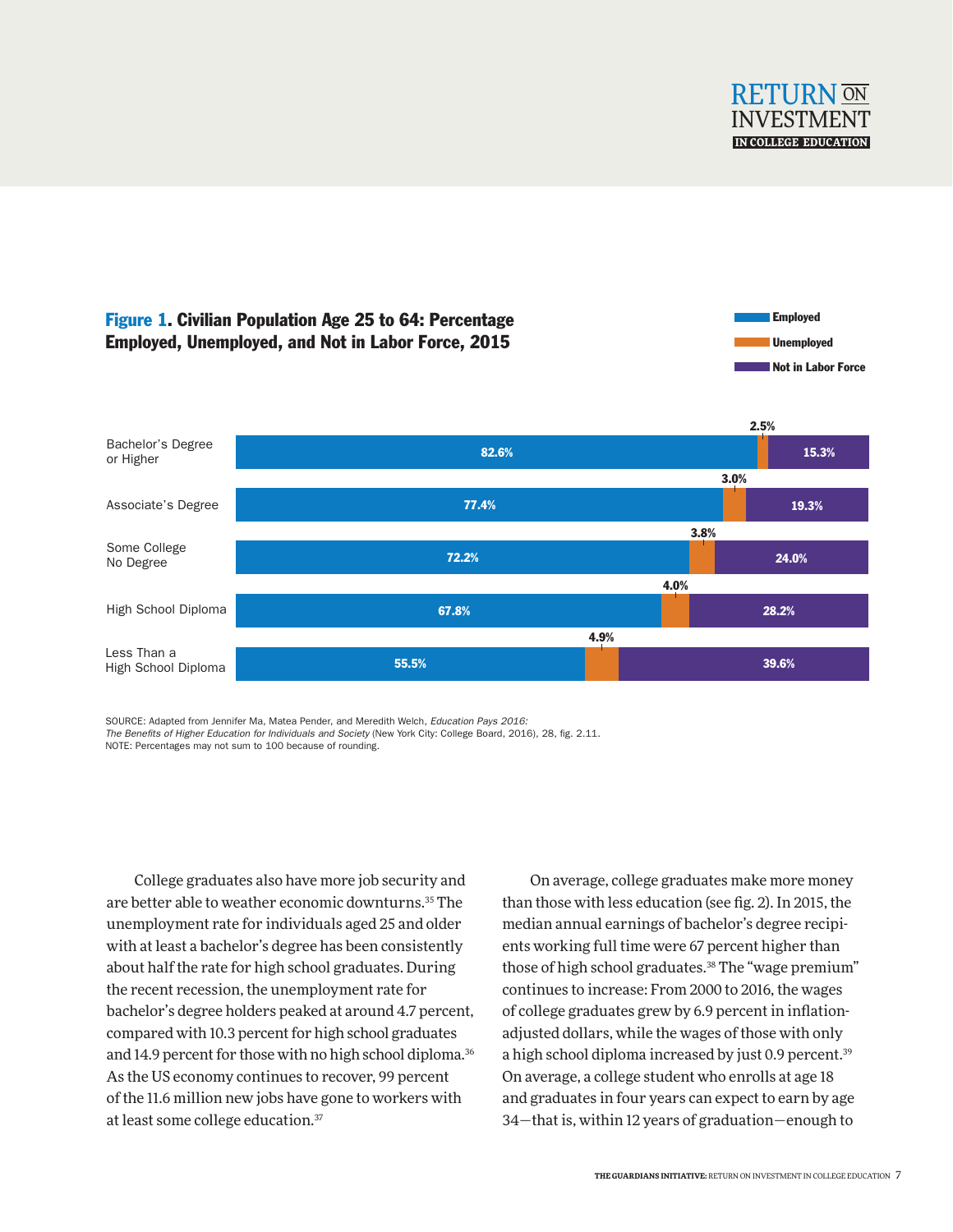

# Figure 2. Median Annual Earnings and Tax Payments of Full-Time Year-Round Workers Age 25 and Older, by Education Level (2015)



SOURCE: Adapted from Jennifer Ma, Matea Pender, and Meredith Welch, *Education Pays 2016: The Benefits of Higher Education for Individuals and Society* (New York City: College Board, 2016), 17, fig. 2.1.

compensate fully for being out of the labor force for four years and for paying the entire net cost of college.<sup>40</sup>

The longer the college graduate remains in the workforce, the greater the financial ROI. On average, Americans with a bachelor's degree will have additional lifetime earnings of \$625,000 in present discounted value (using a 3 percent real interest rate and taking foregone earnings into account) compared with high school graduates.<sup>41</sup> Although not all differences in earnings may be attributable to educational level, and "the average high school graduate may not increase his or her earnings to the level of the average college graduate simply by earning a college degree,"42

research suggests that college education is associated with increased earnings even after controlling for individual and family characteristics.<sup>43</sup>

College graduates hold jobs that are more prestigious than the jobs held by those with little or no undergraduate education. According to US General Social Survey data, the average "occupational prestige score" of respondents' rankings of occupations was 38 for jobs held by high school graduates, 43 for jobs held by those with some college but less than a bachelor's degree, and 53 for jobs held by those with a bachelor's degree or more. Occupational prestige matters, among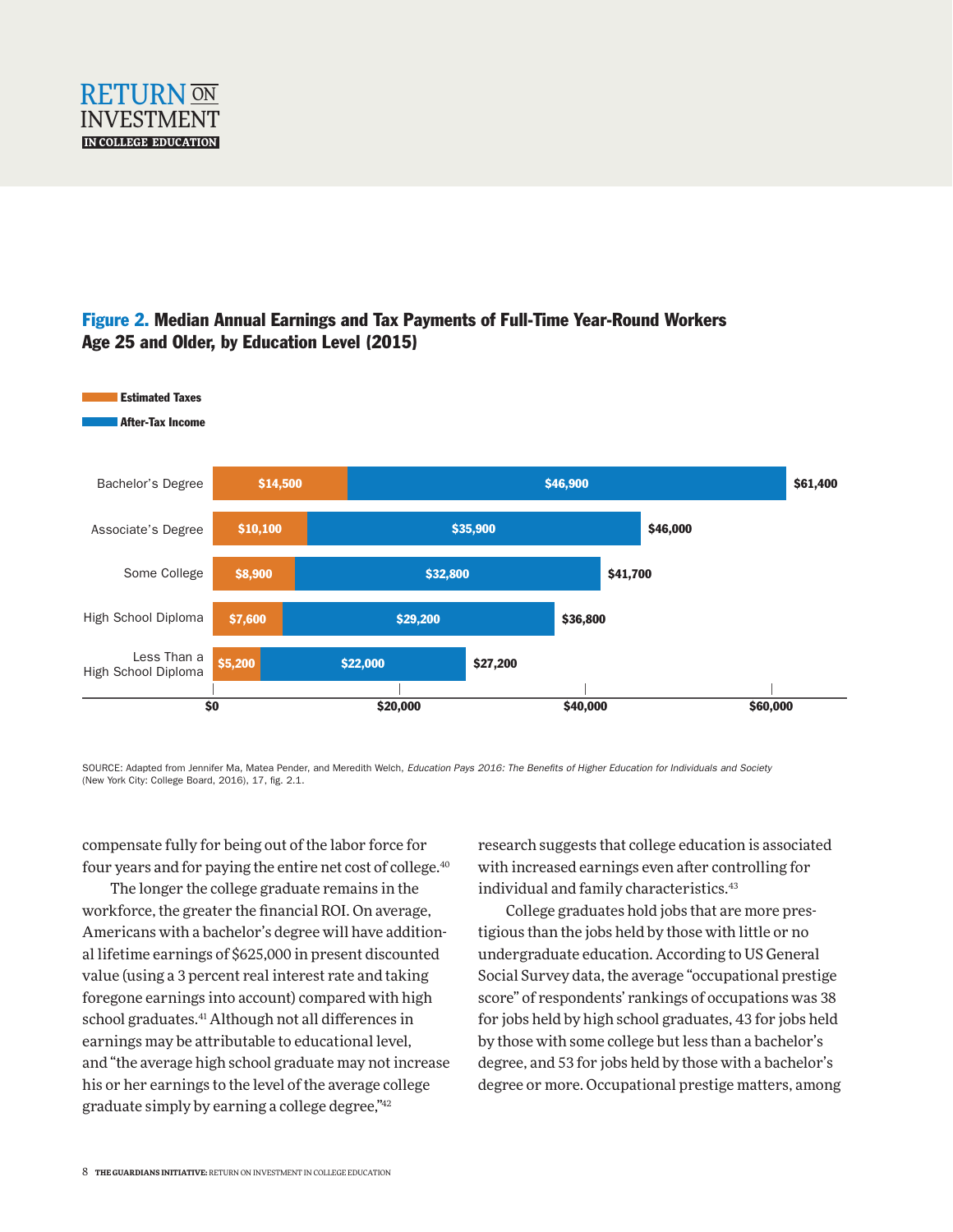



# Figure 3. Social Mobility With and Without a College Degree, Families of Various Incomes: Percentage of Adult Children Reaching Each Income Quintile

SOURCE: Ron Haskins, *Education and Economic Mobility* 5 (2016), published by The Pew Charitable Trusts (citing Brookings Institute analysis of Panel Study of Income Dynamics data).

other reasons, because it is correlated with workers' sense of accomplishment, autonomy, social interaction on the job, recognition inside and outside the firm, support from managers and coworkers, and job security.44

College graduates are upwardly mobile. They are more likely to move, over time, to the upper end of the income distribution than are their peers from similar backgrounds who hold only a high school diploma. Forty-five percent of adults without a bachelor's degree who grew up in the lowest quintile of family income remained in the bottom quintile, compared with just 16 percent of those with a bachelor's degree. Adult children of parents in all five income quintiles are more

likely to enter or remain in the top two quintiles if they graduate from college. Only 14 percent of adult children from the bottom quintile without a college degree reach the top two quintiles.

In contrast, 41 percent of adult children from the bottom quintile reach the top two quintiles if they graduate from college. By finishing college, adult children of parents in the top two quintiles improve their chances of staying in the top two quintiles from approximately 45 percent (without a college education) to approximately 78 percent (with a college degree).<sup>45</sup>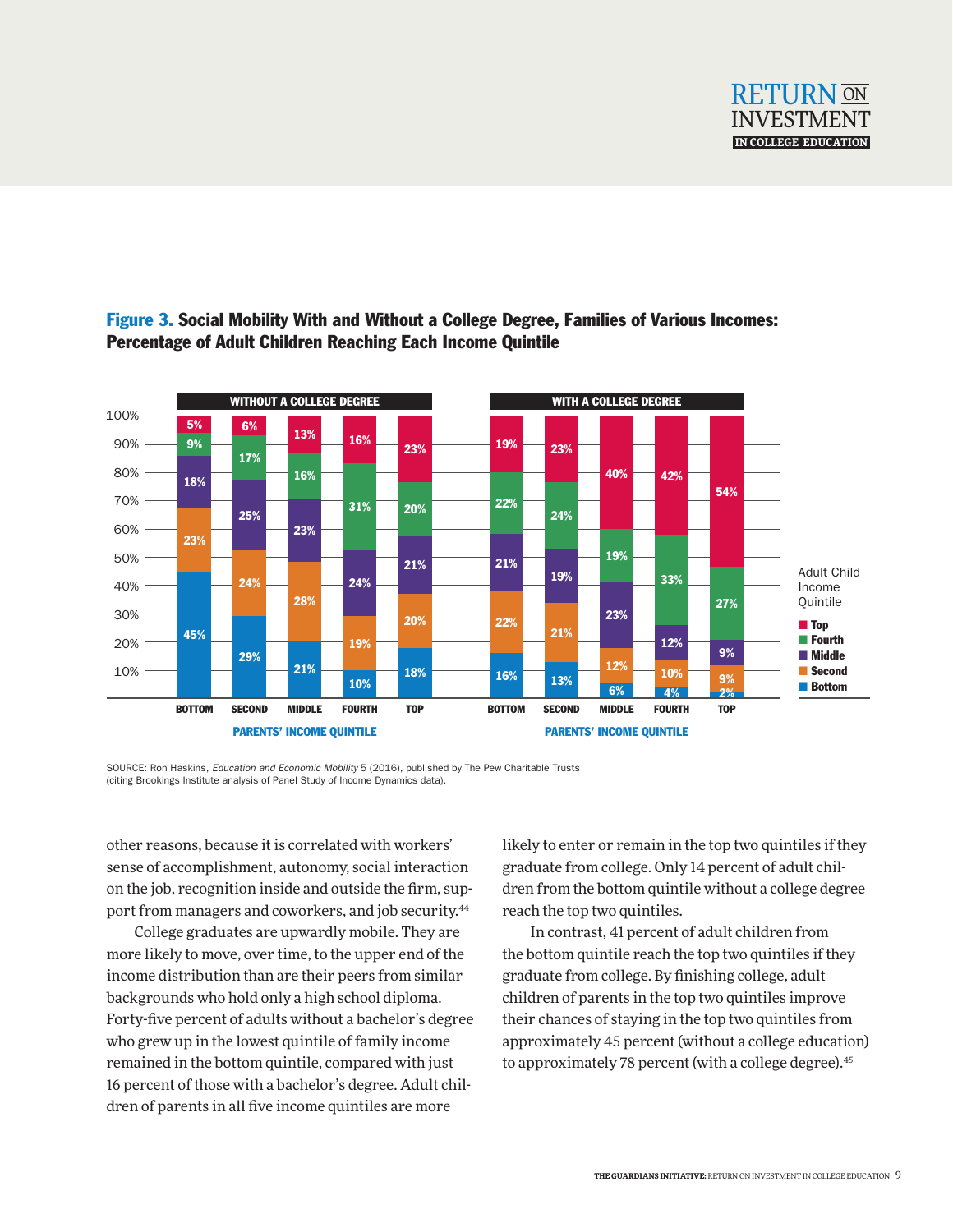# RETURN ON INVESTMENT **IN COLLEGE EDUCATION**

College graduates are less likely than high school graduates to rely on public assistance such as Medicaid, food-stamp programs, school lunches, and housing subsidies. The average present value of lifetime savings from reduced public assistance is about \$22,000 for associate's degree holders and \$40,000 for bachelor's degree holders, compared with high school graduates.<sup>46</sup> These savings accrue to taxpayers.

While data are limited on how much students learn or how their thought processes change, it is clear that a college education results in far more than a stable financial footing. Controlling for family background

precision and style, think more clearly, analyze more rigorously, become more ethically discerning, [and] be more knowledgeable and active in civic affairs." College's emphasis on those skills is critical because "[m]ore than half of all young people in America go to college, and more than a quarter receive a bachelor's degree. Virtually every aspiring lawyer, doctor, minister, scientist, and schoolteacher must earn a college diploma, and almost all future corporate executives, legislators, and high public officials will do the same."49 In return for its investment, the public expects colleges to produce graduates who are "culturally aware,

Powerful evidence today shows that college provides a robust positive return on public and individual investment. The payoff for students and the public accrues most dramatically when students earn college degrees.

and income, workers with higher levels of education report greater satisfaction with their jobs.47 There is a positive correlation between higher levels of education and subjective measures of happiness, life satisfaction, and mental well-being. For example, among survey respondents asked about their overall happiness, 94 percent of college graduates report being "very happy" or "pretty happy," compared with 89 percent of high school graduates. The positive correlation between educational level and happiness remains even after controlling for differences in income associated with educational attainment.<sup>48</sup>

As former Harvard University President Derek Bok has said, college provides immense benefits when it teaches students to "communicate with greater

analytical, intellectually curious, employable, and capable of leadership."50 Incoming college students believe it is "essential" or "very important" that college prepare them "to develop a philosophy of life" and "to help others in difficulty."51 College trains these future leaders in the way of "free and civil discourse," and graduates use this training as they go about their lives.<sup>52</sup>

Worldwide, there is strong consensus among thought leaders that a college education is highly desirable for personal and national advancement. American higher education remains the global standard of excellence. In 2015, more than one million students from other countries were enrolled as undergraduate or graduate students in American colleges and universities.53 The United States hosts more international students than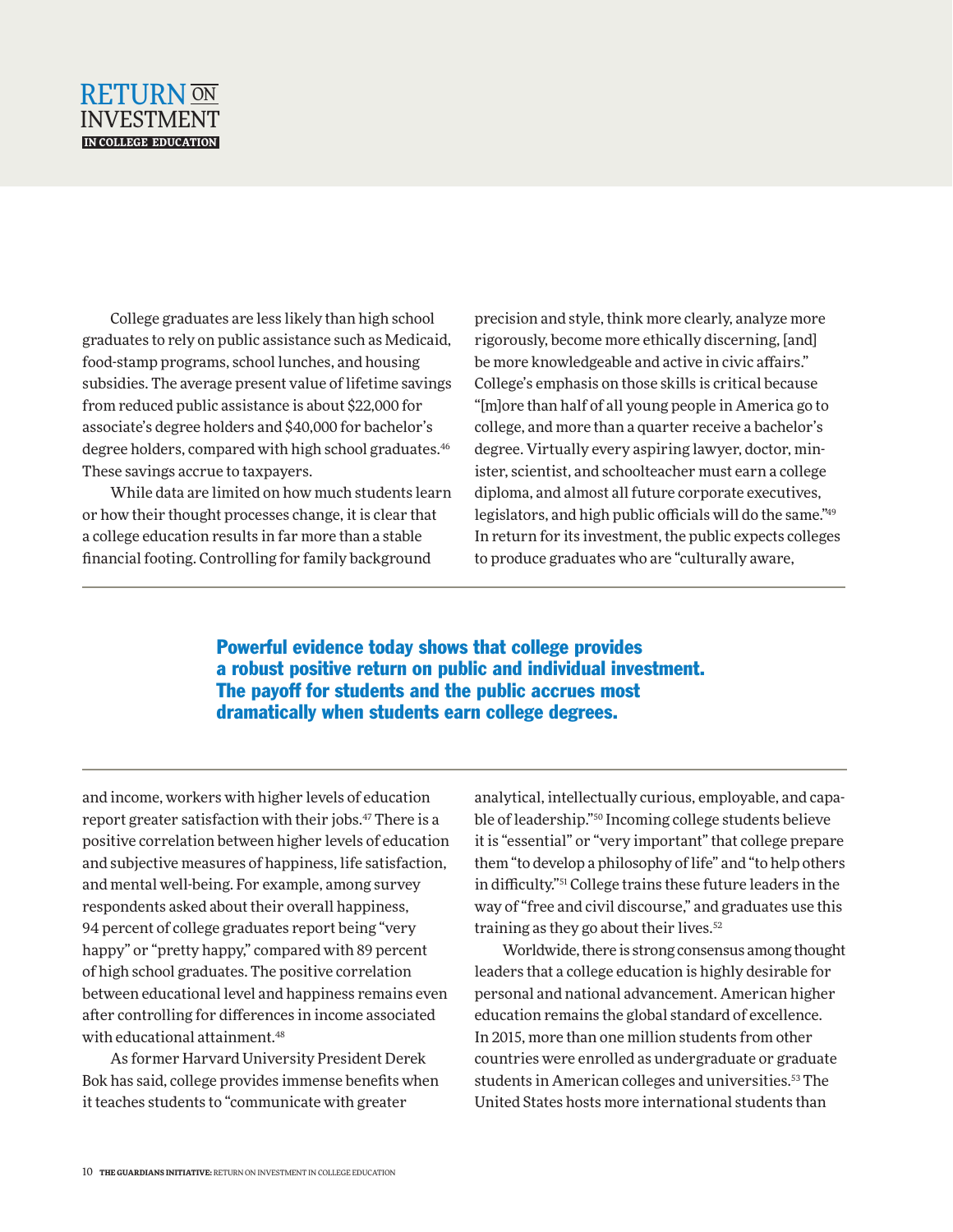

any other country.54 International students contributed more than \$32 billion to the US economy in the 2015–16 academic year.55

Even as technology fosters new and different educational approaches, employers emphasize the value of a college education. Stewart Butterfield, CEO of Slack Technologies, explained why his high-tech company seeks to hire college graduates: "Studying philosophy taught me . . . to write really clearly. I learned how to follow an argument all the way down, which is invaluable in running meetings. And when I studied the history of science, I learned about the

zens with only a high school diploma (12 percent and 20 percent, respectively).<sup>58</sup> The gaps in voting rates based on educational attainment have widened over time. In the 1964 presidential election, 88 percent of college graduates and 76 percent of those with a high school diploma voted—a 12 percent gap. By the 2016 presidential election, the gap had doubled to 24 percent: 76 percent of college graduates and 52 percent of those with a high school diploma voted.59

College graduates are more likely to be civically engaged and to serve as community leaders (see fig. 4). Among adults aged 25 and older, 39 percent of those

College fosters lifelong productive habits of mind and capacities to flourish. These benefits inure to the public. Too, higher education institutions are major employers, conduct path-breaking research, and support and populate arts and other organizations that enrich community life.

ways that everyone believes something is true . . . until they realized that it wasn't."56 Beyond technical skills learned in the classroom, employers report that graduates' problem-solving abilities, ability to work in a team, written and oral communication skills, and leadership experiences fostered in college are critical to success in the workplace.<sup>57</sup>

College education also fosters an individual's ability to contribute to democratic institutions and be engaged in our political system. Within each age bracket, the voting rate is higher for those with more education. In the 2014 election, for example, the voting rates among citizens with a bachelor's degree or higher who were aged 18 to 24 (29 percent) and 25 to 44 (45 percent) were more than double those among citiwith at least a bachelor's degree volunteered time in 2015, compared with 16 percent of those with a high school diploma.<sup>60</sup> College graduates are more likely to discuss politics at least a few times a week, contact one or more public officials to express an opinion, and buy or decline to buy a product or service because of their social or political values.<sup>61</sup> College graduates are more likely to be members of school or community associations, service or civic organizations, and religious institutions.62 They are also more likely to serve as officers of community groups, and more likely to attend public meetings where community affairs are discussed.63 Correlation does not necessarily signify causation—personal characteristics may make people both pursue higher education and engage in these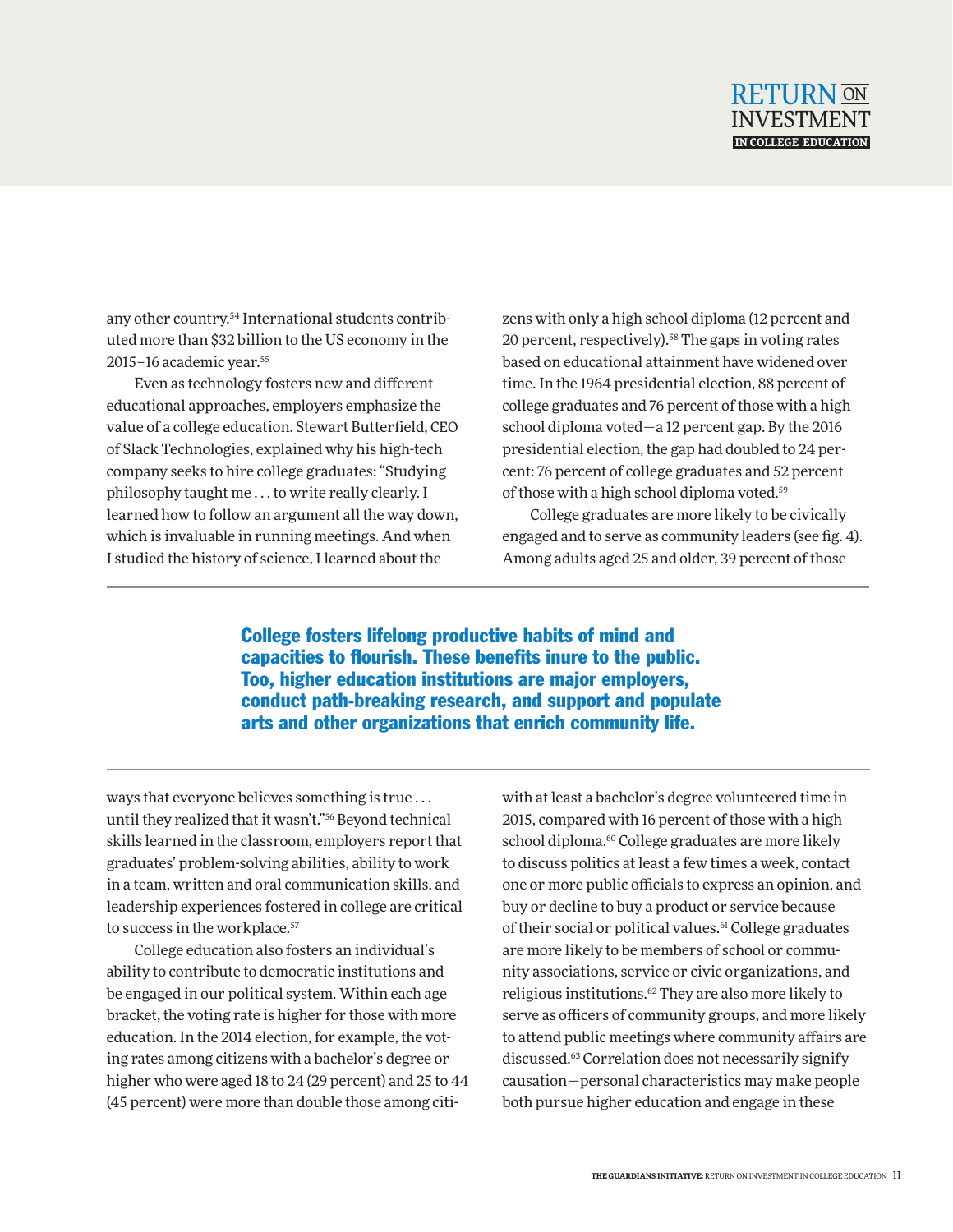

## Figure 4. Annual Philanthropy and Education Level



SOURCE: Adapted from Philip Trostel, *It's Not Just the Money: The Benefits of College Education to Individuals and to Society* (Indianapolis: Lumina Foundation, 2015), 59, fig. 41.

ways—but statistical analysis does suggest, for example, that college increases the likelihood to volunteer, controlling for other demographic characteristics.<sup>64</sup>

Higher levels of education are associated with increased philanthropic giving to charities, religious organizations, and educational institutions, as well as higher levels of nonprofit employment.<sup>65</sup> College graduates annually donate an average of \$1,300, compared with \$600 for high school graduates.<sup>66</sup>

Colleges and universities, as institutions, are economic engines that drive communities throughout the nation. As former Princeton University President Shirley Tilghman has said, these institutions "stand in the forefront of America's research enterprise, channeling public and private dollars into critical

fields of inquiry," the results of which are "placed at the service of national goals and applied and adapted by the marketplace, enhancing human health and well-being, and creating new industries that diversify and strengthen our economy."67 Colleges and universities are also major patrons of the arts, playing host to exhibitions and artistic performances. Such events, lectures, and athletic contests make communities more vibrant places in which to live.

Volunteered Labor

College-going is not a risk-free proposition. There are no guarantees of a fulfilling or prosperous life. However, powerful evidence shows that a college education prepares graduates to meet life's challenges, advances national readiness and progress, and provides a robust positive return on public and individual investment.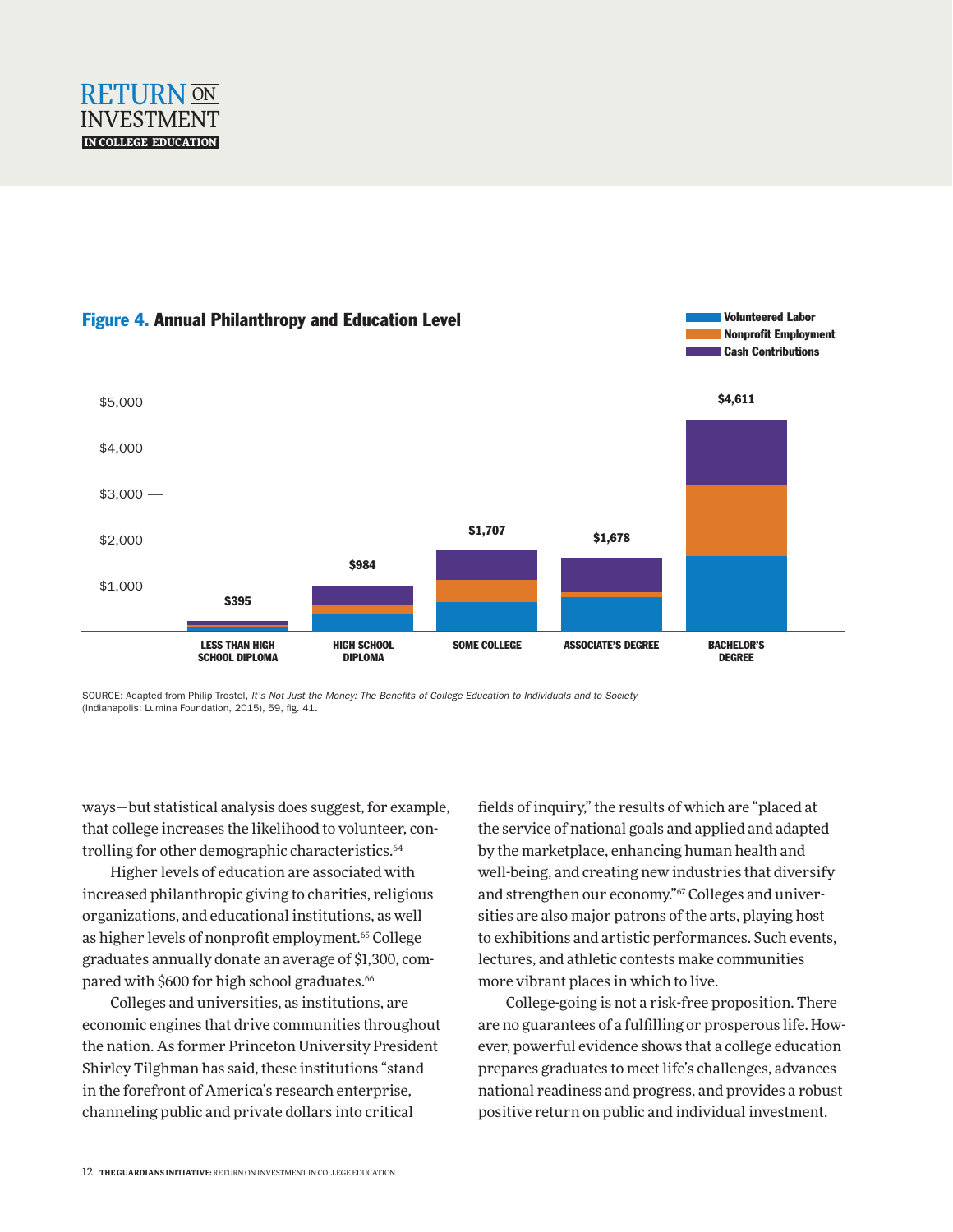

# **Endnotes**

- 1 Pew Charitable Trusts, *Federal and State Funding of Higher Education: A Changing Landscape*  (Washington, DC: Pew Charitable Trusts, 2015), 3, fig. 2.
- 2 Council for Aid to Education, Voluntary Support of Higher Education, 2016 (New York: Council for Aid to Education, 2017), 2, fig. 1.
- 3 National Center for Education Statistics, *Fast Facts: Tuition costs of colleges and universities*, https://nces.ed.gov/fastfacts/display.asp?id=76.
- 4 Wilson Smith and Thomas Bender, eds., *American Higher Education Transformed 1940–2005: Documenting the National Discourse* (Baltimore: Johns Hopkins University Press, 2008), 394.
- 5 "History and Timeline," US Department of Veterans Affairs, accessed August 6, 2017, http://www.benefits.va.gov/gibill/history.asp.
- 6 Smith and Bender, *American Higher Education*, 394.
- 7 Ibid.
- 8 Ryan Katz, "The History of the GI Bill," American RadioWorks, September 3, 2015, http://www.americanradioworks.org/segments/the-history-of-the-gi-bill.
- 9 Bureau of the Census, *We Asked . . . You Told Us: Education* (Washington, DC: US Department of Commerce, 1994), http://www.census.gov/prod/cen1990/cqc/cqc13.pdf.
- 10 Thomas D. Snyder, Cristobal de Brey, and Sally A. Dillow, Digest of Education Statistics 2015 (Washington, DC: US Department of Education, 2016), 59, table 105.20.
- 11 Ibid.
- 12 Trudy A. Suchan, Marc J. Perry, James D. Fitzsimmons, Anika E. Juhn, Alexander M. Tait, and Cynthia A. Brewer, *Census Atlas of the United States* (Washington, DC: US Census Bureau, 2007), 158.
- 13 US Census Bureau, "Educational Attainment in the United States: 2016," https://www.census.gov/data/tables/2016/demo/education-attainment/cps-detailed-tables.html.
- 14 Pew Research Center, *Is College Worth It? College Presidents, Public Assess Value, Quality and Mission of Higher Education* (Washington, DC: Pew Research Center, 2011), 6–7, http://assets.pewresearch.org/wp-content/uploads/sites/3/2011/05/higher-ed-report.pdf.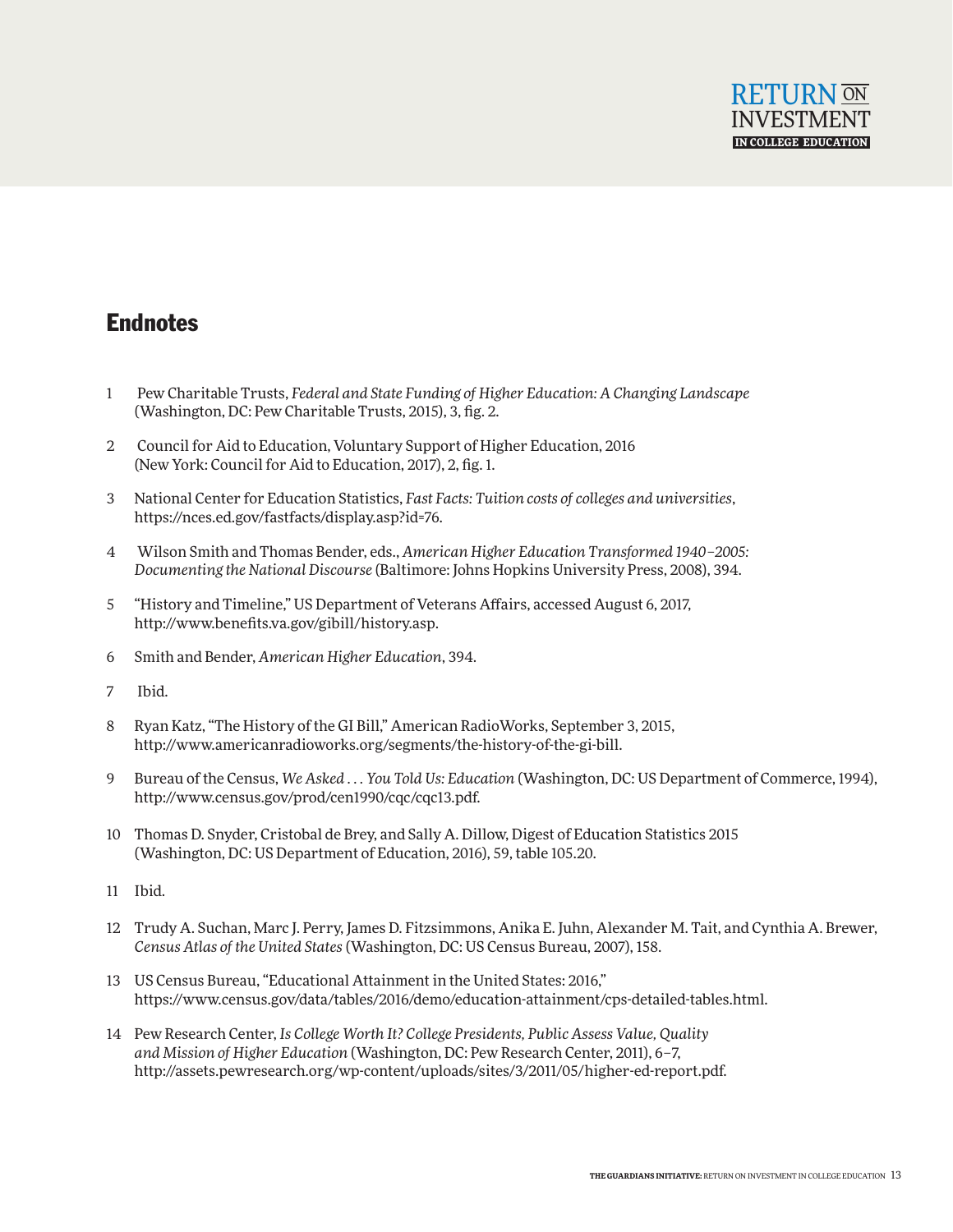

- 15 See Daryl G. Smith, "Reframing Diversity as an Institutional Capacity," *Diversity & Democracy* 12, no. 2 (2009), https://www.aacu.org/publications-research/periodicals/reframing-diversity-institutional-capacity.
- 16 See Doug Shapiro, Afet Dundar, Xin Yuan, Autumn T. Harrell, Justin C. Wild, and Mary B. Ziskin, *Some College, No Degree: A National View of Students with Some College Enrollment, but No Completion* (Herndon, VA: National Student Clearinghouse Research Center, 2014).
- 17 "Variation in Earnings," Urban Institute, accessed September 12, 2017, http://collegeaffordability.urban.org/after-college/variation-in-earnings.
- 18 College Board, *Trends in College Pricing 2016* (New York: College Board, 2016), 15, table 2a.
- 19 Scott A. Cook and William Earle Klay, "George Washington and Enlightenment Ideas on Educating Future Citizens and Public Servants," *Journal of Public Affairs* 20, no. 1 (2014): 45.
- 20 *The Yale Corporation Charter & Legislation*, https://www.yale.edu/sites/default/files/files/University-Charter.pdf.
- 21 College of William & Mary, "The Honor Code & Honor Councils," http://www.wm.edu/offices/deanofstudents/ services/studentconduct/honorcodeandcouncils/honorcode/index.php, accessed August 6, 2017.
- 22 Steven Morgan Friedman, "A Brief History of the University of Pennsylvania," University of Pennsylvania University Archives and Records Center, accessed August 6, 2017, http://www.archives.upenn.edu/histy/genlhistory/brief.html.
- 23 Thomas Jefferson to John Adams, October 28, 1813, *The Founders Constitution*, eds. Philip B. Kurland and Ralph Lerner, https://www.nps.gov/nr/twhp/wwwlps/lessons/92uva/92facts1.htm.
- 24 David E. Bloom, Matthew Hartley, and Henry Rosovsky, "Beyond Private Gain: The Public Benefits of Higher Education," *International Handbook of Higher Education* 18 (2006): 294.
- 25 See Pew Charitable Trusts, *Federal and State Funding*, 5, fig. 4.
- 26 State Higher Education Executive Officers Association, *State Higher Education Finance: Fiscal Year 2016*, (Boulder, CO: State Higher Education Executive Officers Association, 2017), 20.
- 27 Ibid., 57.
- 28 Jennifer Ma, Matea Pender, and Meredith Welch, *Education Pays 2016: The Benefits of Higher Education for Individuals and Society* (New York City: College Board, 2016), 17.
- 29 Institute for Higher Education Policy, *The Investment Payoff: A 50-State Analysis of the Public and Private Benefits of Higher Education* (Washington, DC: Institute for Higher Education Policy, 2005), 13.
- 30 Janet Rosenbaum, "Degrees of Health Disparities: Health Status Disparities between Young Adults with High School Diplomas, Sub-Baccalaureate Degrees, and Baccalaureate Degrees," *Health Services and Outcomes Research Methodology* 12, nos. 2–3 (2012): 6-7.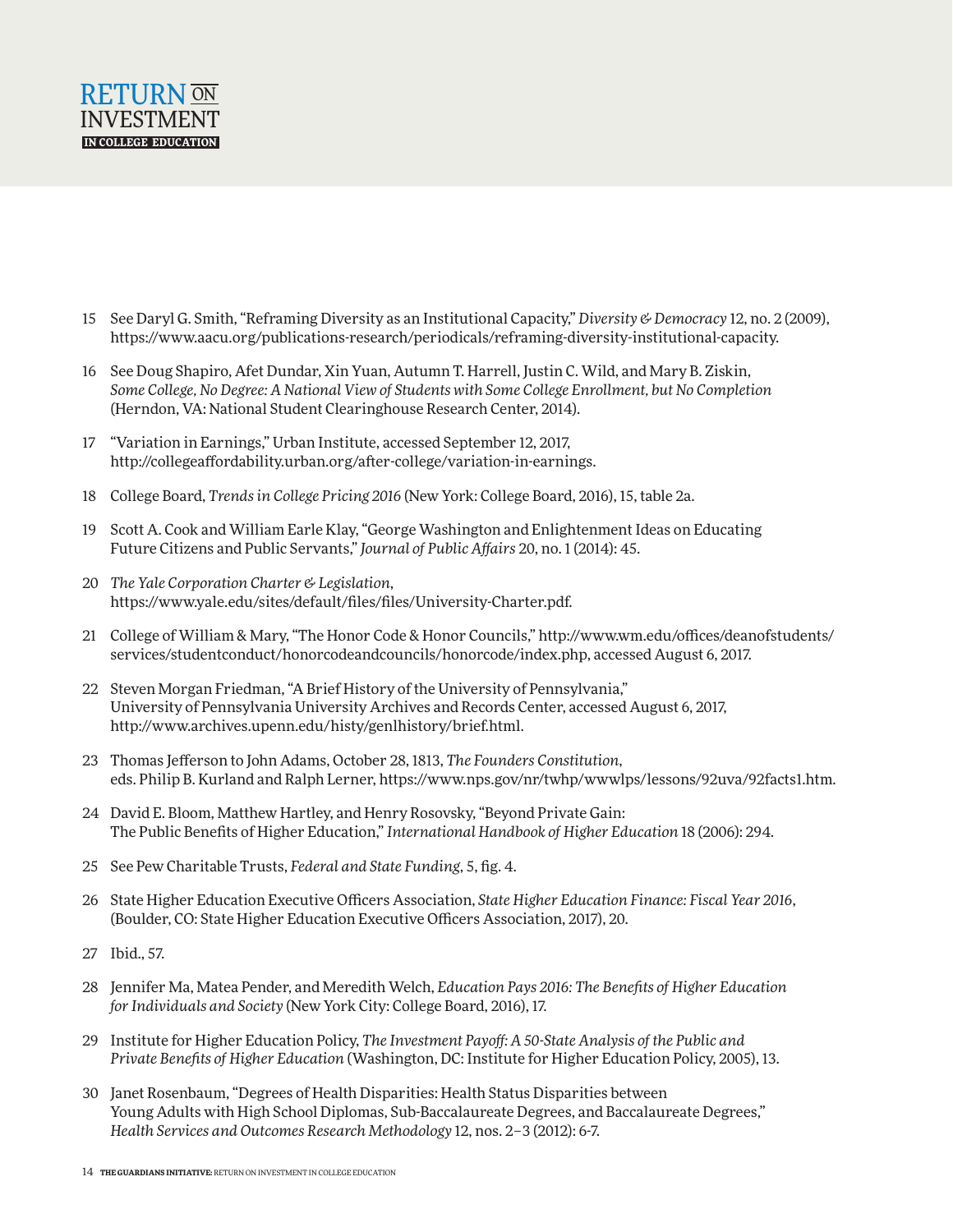

- 31 Ma, Pender, and Welch, *Education Pays*, 37.
- 32 Ibid., 38.
- 33 See Committee on the Consequences of Uninsurance, *Hidden Costs, Value Lost: Uninsurance in America* (Washington, DC: National Academies Press, 2003).
- 34 Ma, Pender, and Welch, *Education Pays*, 28.
- 35 Pew Charitable Trusts, *How Much Protection Does a College Degree Afford? The Impact of the Recession on Recent College Graduates* (Washington, DC: Pew Charitable Trusts, 2013), 20.
- 36 Ma, Pender, and Welch, *Education Pays*, 29.
- 37 Anthony P. Carnevale, Tamara Jayasundera, and Artem Gulish, *America's Divided Recovery: College Haves and Have-Nots* (Washington, DC: Georgetown University Center on Education and the Workforce, 2016), 3.
- 38 Ma, Pender, and Welch, *Education Pays*, 17.
- 39 Elise Gould, *The State of American Wages 2016* (Washington, DC: Economic Policy Institute, 2017), 17.
- 40 Ma, Pender, and Welch, *Education Pays*, 18.
- 41 Philip Trostel, *It's Not Just the Money: The Benefits of College Education to Individuals and to Society* (Indianapolis: Lumina Foundation, 2016), 13–14.
- 42 Ma, Pender, and Welch, *Education Pays*, 17.
- 43 See Philip Oreopoulos and Uros Petronijevic, "Making College Worth It: A Review of the Returns to Higher Education" *The Future of Children 23*, no. 1 (Spring 2013), 41–2.
- 44 Trostel, *It's Not Just the Money*, 20–21.
- 45 Ron Haskins, "Education and Economic Mobility," in *Economic Mobility: Is the American Dream Alive and Well?*, eds. Isabel V. Sawhill and John E. Morton (Washington, DC: The Pew Charitable Trusts, 2007), http://www.brookings.edu/wp-content/uploads/2016/07/02\_economic\_mobility\_sawhill\_ch8.pdf.
- 46 Trostel, *It's Not Just the Money*, 45.
- 47 Oreopoulos and Salvanes, "Making College Worth It," 162–64.
- 48 Trostel, *It's Not Just the Money*, 27.
- 49 Derek Bok, *Our Underachieving Colleges: A Candid Look at How Much Students Learn and Why They Should Be Learning More* (Princeton: Princeton University Press, 2006), 4.
- 50 Donald Kennedy, *Academic Duty* (Cambridge, MA: Harvard University Press, 1997), 59.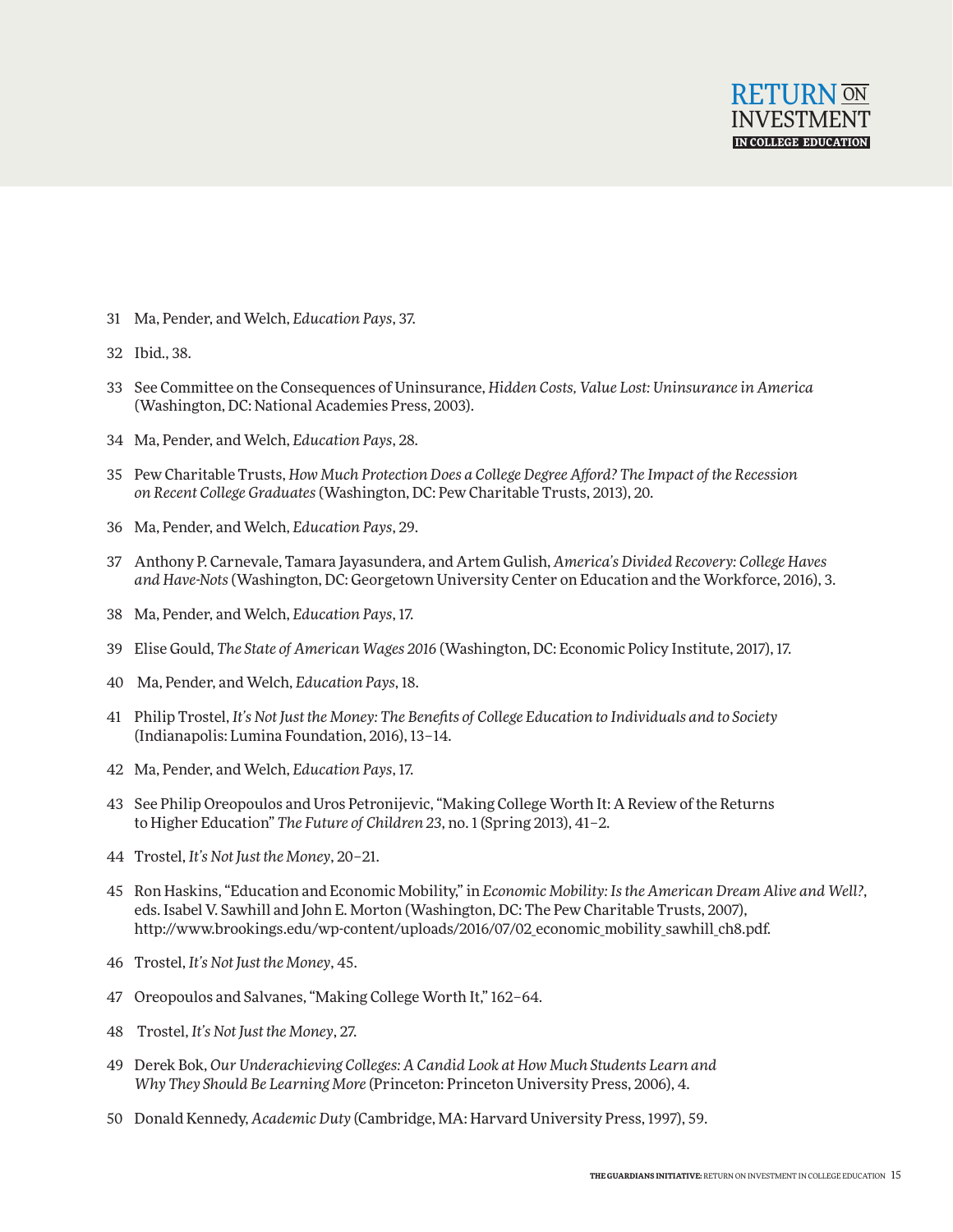

- 51 Ibid., 60–61.
- 52 Shirley M. Tilghman, "The Social Benefits of Higher Education," Princeton University, June 7, 2006, http://www.princeton.edu/president/tilghman/pages/20060607.
- 53 "Open Doors 2016 Executive Summary," Institute of International Education, accessed August 6, 2017, https://www.iie.org/Why-IIE/Announcements/2016-11-14-Open-Doors-Executive-Summary.
- 54 See "Global Flow of Tertiary-Level Students," UNESCO Institute for Statistics, accessed August 10, 2017, http://glossary.uis.unesco.org/Education/Pages/international-student-flow-viz.aspx.
- 55 "The United States of America Benefits from International Students," NAFSA: Association of International Educators, accessed September 12, 2017, http://www.nafsa.org//File//econvalue2016 natl.pdf.
- 56 George Anders, "That 'Useless' Liberal Arts Degree Has Become Tech's Hottest Ticket," *Forbes*, August 17, 2015, http://www.forbes.com/sites/georgeanders/2015/07/29/liberal-arts-degree-tech/#22cdff8e745d.
- 57 "Job Outlook 2016: The Attributes Employers Want to See on New College Graduates' Resumes," National Association of Colleges and Employers, accessed August 6, 2017, http://www.naceweb.org/career-development/trends-and-predictions/job-outlook-2016-attributesemployers-want-to-see-on-new-college-graduates-resumes.
- 58 Ma, Pender, and Welch, *Education Pays*, 41.
- 59 US Census Bureau, "Voting and Registration in the Election of November 2016," May 2017, http://www.census.gov/data/tables/time-series/demo/voting-and-registration/p20-580.html.
- 60 Ma, Pender, and Welch, *Education Pays*, 40.
- 61 Trostel, *It's Not Just the Money*, 61—64.
- 62 Ibid., 62–63.
- 63 Ibid., 63–64.
- 64 See Thomas S. Dee, "Are There Civic Returns to Education?," *Journal of Public Economics* 88, nos. 9–10 (2004): 88.
- 65 Trostel, *It's Not Just the Money*, 55–58.
- 66 Ibid., 58.
- 67 Tilghman, "Social Benefits."